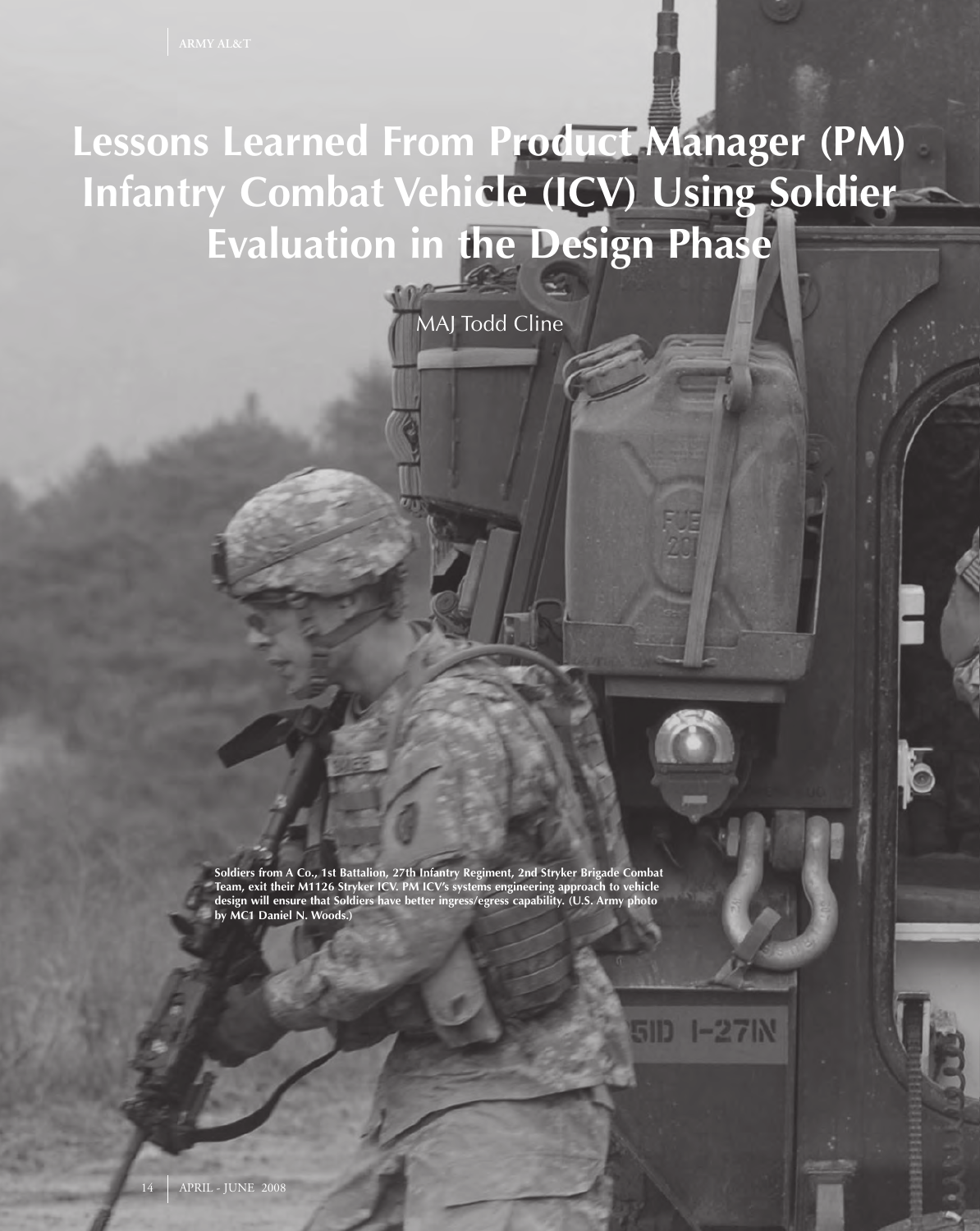| <b>Report Documentation Page</b>                                                                                                                                                                                                                                                                                                                                                                                                                                                                                                                                                                                                                                                                                                                                                                                                                                   |                             |                              |                                                   | Form Approved<br>OMB No. 0704-0188                  |                           |
|--------------------------------------------------------------------------------------------------------------------------------------------------------------------------------------------------------------------------------------------------------------------------------------------------------------------------------------------------------------------------------------------------------------------------------------------------------------------------------------------------------------------------------------------------------------------------------------------------------------------------------------------------------------------------------------------------------------------------------------------------------------------------------------------------------------------------------------------------------------------|-----------------------------|------------------------------|---------------------------------------------------|-----------------------------------------------------|---------------------------|
| Public reporting burden for the collection of information is estimated to average 1 hour per response, including the time for reviewing instructions, searching existing data sources, gathering and<br>maintaining the data needed, and completing and reviewing the collection of information. Send comments regarding this burden estimate or any other aspect of this collection of information,<br>including suggestions for reducing this burden, to Washington Headquarters Services, Directorate for Information Operations and Reports, 1215 Jefferson Davis Highway, Suite 1204, Arlington<br>VA 22202-4302. Respondents should be aware that notwithstanding any other provision of law, no person shall be subject to a penalty for failing to comply with a collection of information if it<br>does not display a currently valid OMB control number. |                             |                              |                                                   |                                                     |                           |
| <b>1. REPORT DATE</b><br><b>JUN 2008</b>                                                                                                                                                                                                                                                                                                                                                                                                                                                                                                                                                                                                                                                                                                                                                                                                                           |                             | 2. REPORT TYPE               |                                                   | <b>3. DATES COVERED</b><br>00-00-2008 to 00-00-2008 |                           |
| <b>4. TITLE AND SUBTITLE</b>                                                                                                                                                                                                                                                                                                                                                                                                                                                                                                                                                                                                                                                                                                                                                                                                                                       |                             |                              |                                                   | 5a. CONTRACT NUMBER                                 |                           |
| <b>Lesons Learned From Product Manager (PM) Infantry Combat Vehicle</b><br>(ICV) Using Soldier Evaluation in the Design Phase                                                                                                                                                                                                                                                                                                                                                                                                                                                                                                                                                                                                                                                                                                                                      |                             |                              |                                                   | <b>5b. GRANT NUMBER</b>                             |                           |
|                                                                                                                                                                                                                                                                                                                                                                                                                                                                                                                                                                                                                                                                                                                                                                                                                                                                    |                             |                              |                                                   | 5c. PROGRAM ELEMENT NUMBER                          |                           |
| 6. AUTHOR(S)                                                                                                                                                                                                                                                                                                                                                                                                                                                                                                                                                                                                                                                                                                                                                                                                                                                       |                             |                              |                                                   | 5d. PROJECT NUMBER                                  |                           |
|                                                                                                                                                                                                                                                                                                                                                                                                                                                                                                                                                                                                                                                                                                                                                                                                                                                                    |                             |                              |                                                   | <b>5e. TASK NUMBER</b>                              |                           |
|                                                                                                                                                                                                                                                                                                                                                                                                                                                                                                                                                                                                                                                                                                                                                                                                                                                                    |                             |                              |                                                   | 5f. WORK UNIT NUMBER                                |                           |
| 7. PERFORMING ORGANIZATION NAME(S) AND ADDRESS(ES)<br>Army Acquisition, Logistics & Technology (AT&L),9900 Belvoir Road<br>Suite 101, Fort Belvoir, VA, 22060-5567                                                                                                                                                                                                                                                                                                                                                                                                                                                                                                                                                                                                                                                                                                 |                             |                              |                                                   | 8. PERFORMING ORGANIZATION<br><b>REPORT NUMBER</b>  |                           |
| 9. SPONSORING/MONITORING AGENCY NAME(S) AND ADDRESS(ES)                                                                                                                                                                                                                                                                                                                                                                                                                                                                                                                                                                                                                                                                                                                                                                                                            |                             |                              |                                                   | 10. SPONSOR/MONITOR'S ACRONYM(S)                    |                           |
|                                                                                                                                                                                                                                                                                                                                                                                                                                                                                                                                                                                                                                                                                                                                                                                                                                                                    |                             |                              |                                                   | <b>11. SPONSOR/MONITOR'S REPORT</b><br>NUMBER(S)    |                           |
| 12. DISTRIBUTION/AVAILABILITY STATEMENT<br>Approved for public release; distribution unlimited                                                                                                                                                                                                                                                                                                                                                                                                                                                                                                                                                                                                                                                                                                                                                                     |                             |                              |                                                   |                                                     |                           |
| <b>13. SUPPLEMENTARY NOTES</b>                                                                                                                                                                                                                                                                                                                                                                                                                                                                                                                                                                                                                                                                                                                                                                                                                                     |                             |                              |                                                   |                                                     |                           |
| 14. ABSTRACT                                                                                                                                                                                                                                                                                                                                                                                                                                                                                                                                                                                                                                                                                                                                                                                                                                                       |                             |                              |                                                   |                                                     |                           |
| <b>15. SUBJECT TERMS</b>                                                                                                                                                                                                                                                                                                                                                                                                                                                                                                                                                                                                                                                                                                                                                                                                                                           |                             |                              |                                                   |                                                     |                           |
| 16. SECURITY CLASSIFICATION OF:<br>17. LIMITATION OF                                                                                                                                                                                                                                                                                                                                                                                                                                                                                                                                                                                                                                                                                                                                                                                                               |                             |                              |                                                   | 18. NUMBER                                          | 19a. NAME OF              |
| a. REPORT<br>unclassified                                                                                                                                                                                                                                                                                                                                                                                                                                                                                                                                                                                                                                                                                                                                                                                                                                          | b. ABSTRACT<br>unclassified | c. THIS PAGE<br>unclassified | <b>ABSTRACT</b><br>Same as<br><b>Report (SAR)</b> | OF PAGES<br>4                                       | <b>RESPONSIBLE PERSON</b> |

**Standard Form 298 (Rev. 8-98)**<br>Prescribed by ANSI Std Z39-18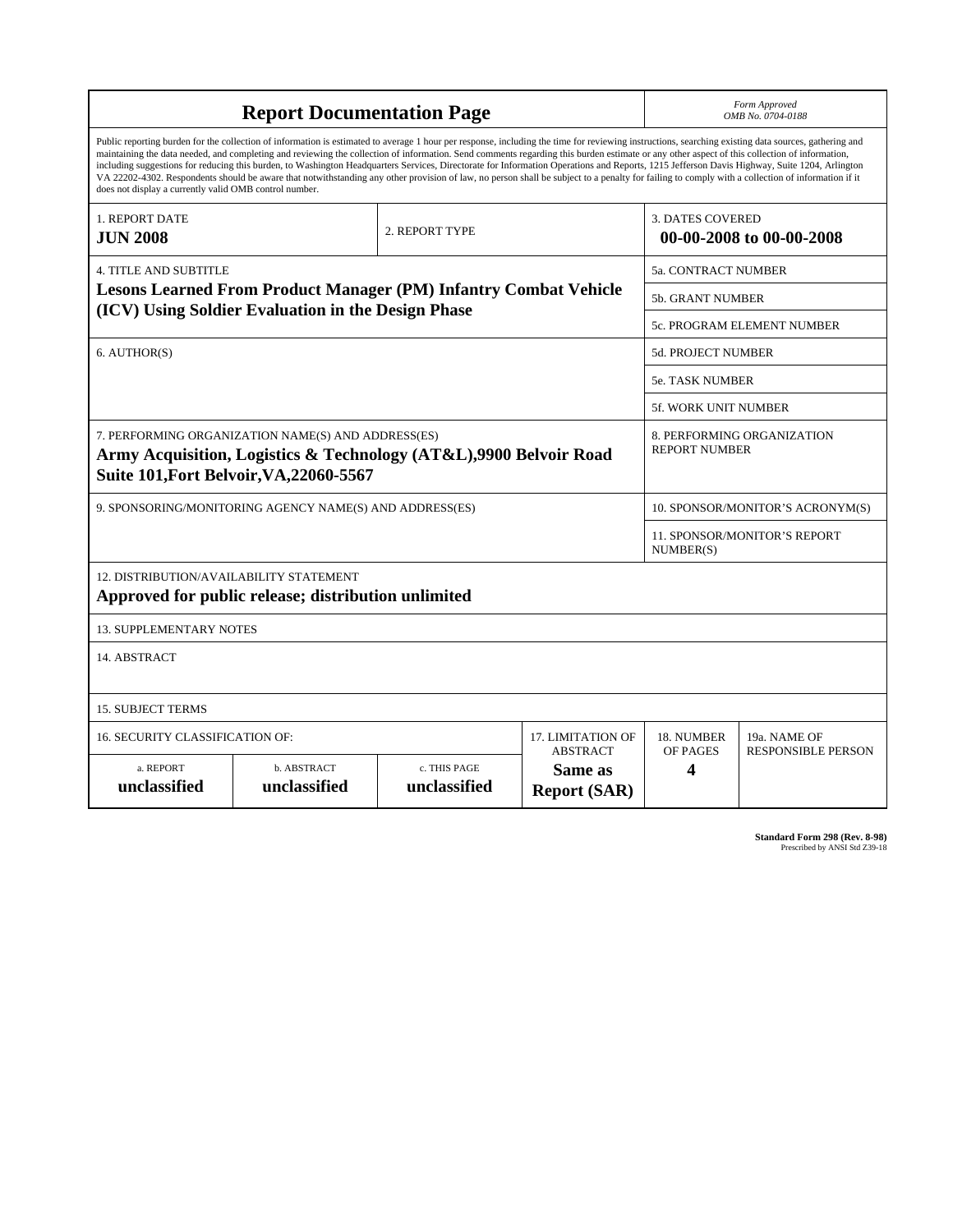II n September 2007, the PM for the Manned Ground Vehicle (MGV) XM1206 ICV, Future Combat Systems (Brigade Combat Team) (FCS(BCT)) conducted an ingress and egress demonstration to optimize squad configuration and verify IC **n September 2007, the PM for the Manned Ground Vehicle (MGV) XM1206 ICV, Future Combat Systems (Brigade Combat Team) (FCS(BCT)) conducted an ingress and egress platform design characteristics. The demonstration was conducted using Soldiers from the Army Evaluation Task Force and a vehicle mock-up of the ICV mission module area. Demonstrations using mock-ups or prototypes often prove to be cost-effective ways to focus on certain requirements and bring valuable data and a unique real-world perspective to the design team. Mock-up demonstrations also assist PMs in prioritizing limited resources to important system areas.**

O'NEILA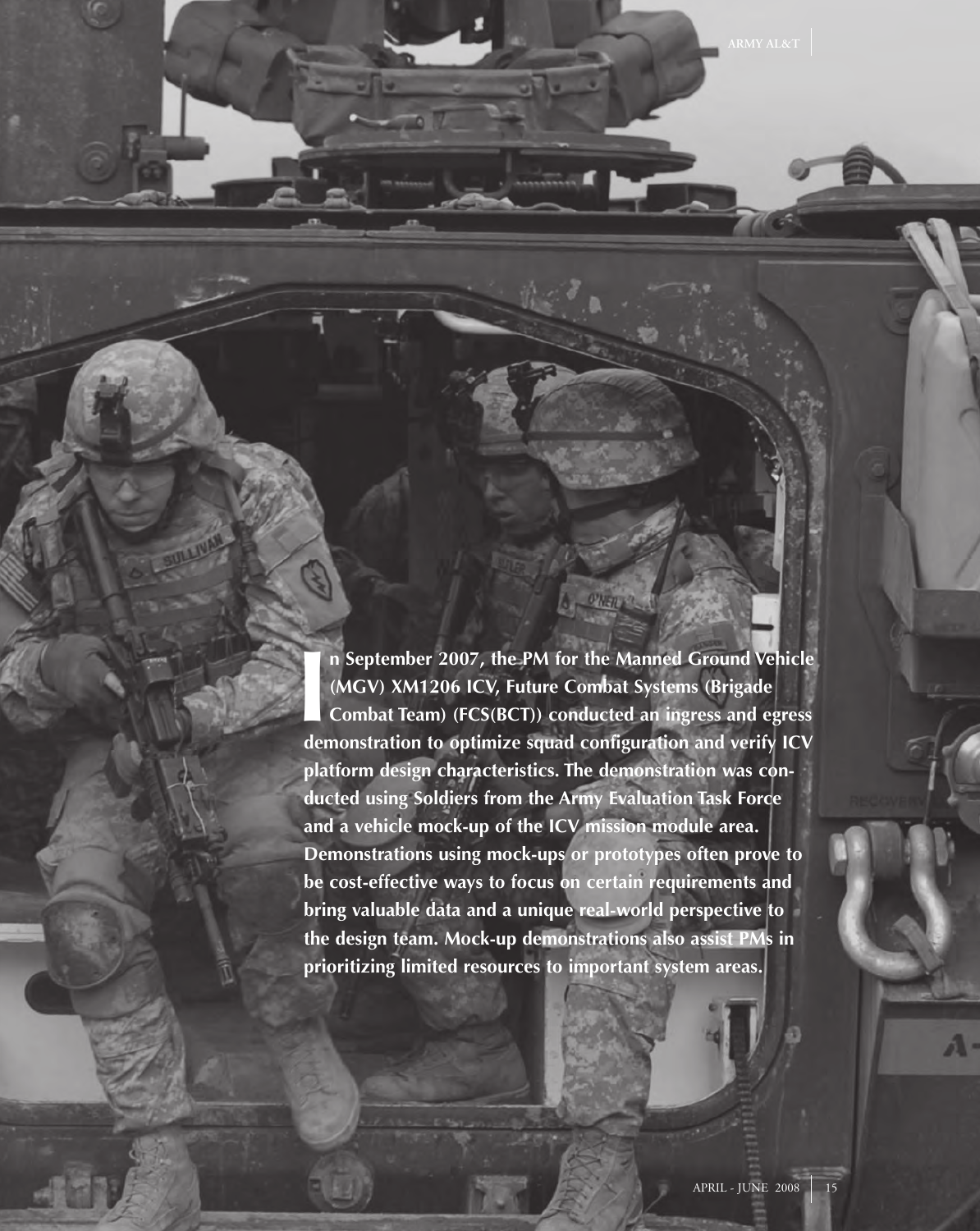PM ICV is using the systems engineering approach with this valuable Soldier feedback to incorporate design changes while balancing any cost, schedule and performance impacts. The objectives of this demonstration were to evaluate

ICV mission module seating configuration and evaluate the time it took Soldiers for ingress/egress via ramp and door. The mock-up was constructed with the ability to reconfigure to different seating arrangements, as well as different ramp and door configurations.

The ICV is one of eight MGVs being designed for the FCS(BCT) and is being built centered on the 9-man dis-

mountable infantry squad. This Soldier-centric design allows for the ICV to meet its mission requirement of transporting 11 personnel (2-man crew and 9-man squad) on the battlefield. The ICV delivers the dismounted force to the close battle and supports the infantry squad by providing self-defense and supporting fires.

Soldiers from the 1st Combat Arms Battalion, 5th Brigade, 1st Armored Division, traveled to Santa Clara, CA, to take part in the demonstration. The Soldiers' time in service ranged from only 16 months to combat veterans with about 12 years' experience. The Soldiers' ages ranged from 18 to 38, and their heights and weights ranged from 5'4" to 6'5" and 140 pounds to 250 pounds. During the demonstration, Soldiers carried Rapid Fielding Initiative equipment and Mission-Oriented Protective Posture (MOPP)

gear, which provided realistic combat weight and added 100-120 pounds of weight to each Soldier.

During the 2-week demonstration, the squad conducted more than 200 trial

Demonstrations using mock-ups or prototypes often prove to be costeffective ways to focus on certain requirements and bring valuable data and a unique real-world perspective to the design team. Mock-up demonstrations also assist PMs in prioritizing limited resources to important system areas.

runs. Soldiers ran scenarios wearing their MOPP gear and protective masks, and with MOPP gear stored in their assault packs. Human factor, design and test engineers received and reviewed more than 300 questionnaires, which encompass the bulk of the final report. This Soldier feedback, which ranged from comments on seat design, safety belts, seating arrangements, Soldier space, ramp and door opening to

identifying obstacles in design and safety-related issues, proved invaluable in optimizing the ICV design.

## **Lessons Learned**

The ICV ingress/egress demonstration not only provided the FCS(BCT) program useful data, but also emphasized the importance of demonstrations, tests and user juries early in the system development process. FCS ICV ingress/ egress demonstration lessons learned may benefit other defense acquisition programs planning similar events. Successful demonstrations require written plans, identification of resources and involvement of the test and safety communities. Here are some of the important lessons learned during the ICV's ingress/egress demonstration:

- *Establish a written test or demonstration plan*. A written plan helps the fabricators, testers, human factor engineers, design engineers and users understand the demonstration scope as well as the objectives and end data. The plan also helps to prevent others from adding scope to the event without proper time or funding resources.
- *Identify and schedule required resources.* Mock-ups may require the fabrication of surrogate items. The important

**During the 2-week ICV mock-up demonstration, an infantry squad conducted more than 200 trial runs. Soldiers ran scenarios wearing their MOPP gear and protective masks, and with MOPP gear stored in their assault packs. (U.S. Army photo courtesy of FCS(BCT).)**